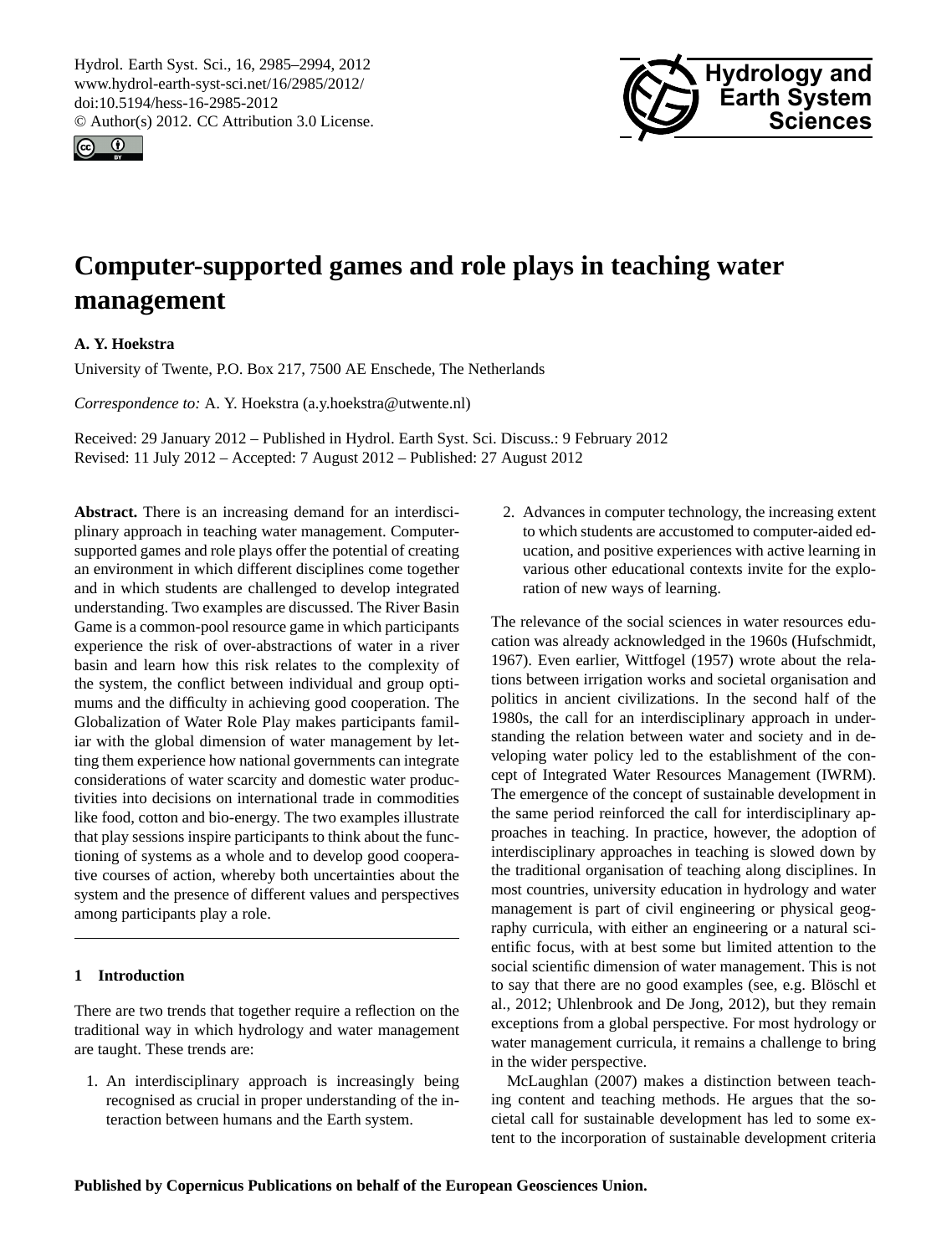| Game/role play                    | Field                                                             | Reference(s)                  |
|-----------------------------------|-------------------------------------------------------------------|-------------------------------|
| Water demand management role play | Water demand management within a river basin                      | Porte Agel et al. (1996)      |
| STORM-RR role play                | Floodplain management for a river stretch                         | Schmidt (1998)                |
| Ravilla-2 role play               | Water resources allocation under different institutional settings | Farczadi et al. (1999, 2008)  |
| Role play international rivers    | Shared vision and strategy development for a transboundary river  | Jaspers $(2002)$              |
| River basin game                  | Water allocation for irrigation in a river basin                  | Lankford et al. $(2004)$ ;    |
|                                   |                                                                   | Magombeyi et al. (2008)       |
| River basin game                  | Managing conflict over water as a common-pool resource            | Hoekstra (2007)               |
| Globalization of water role play  | Water resources allocation in an international context            | Hoekstra et al. (2009)        |
| Wastewater role playing game      | Wastewater infrastructures management                             | Prat et al. (2009)            |
| LASY role play                    | Water policy development within a river basin                     | Valkering et al. (2009)       |
| Sustainable delta Waas game       | River flood management                                            | Haasnoot and Van Beek (2010), |
|                                   |                                                                   | Van Deursen et al. (2010),    |
|                                   |                                                                   | Valkering et al. (2012)       |
| LIBRA river basin simulation game | Integrated river basin planning                                   | Heun $(2011)$                 |
| Irrigania game                    | Web-based game about sharing water resources                      | Seibert and Vis (2012)        |

**Table 1.** Simulation games and role plays in hydrology and water management.

into undergraduate engineering accreditation requirements and the integration of relevant knowledge and skills into the curricula, but that less focus has been on the type of instructional strategies needed to create the integrated and interdisciplinary perspective required for sustainability education. McLaughlan (2007) and also others, like Maier et al. (2007), argue that active learning strategies such as role play simulation, online debates and scenario building can be very effective, because such learning strategies use methods that can accommodate conceptually and practically diverse data and divergent epistemologies. Other tools promoted in this context are for example agent-based and participatory modelling (Pahl-Wostl, 2002). In the past fifteen years, a variety of innovative learning tools emerged that employ models in social settings, both in an educational and a professional context. There is not always a clear distinction between tools for the one or the other context. We observe an overlap between tools applied in universities for teaching and in practice for collaborative planning processes (Ubbels and Verhallen, 2000, 2001) or social learning (Pahl-Wostl, 2002).

The progress of computer technology, the way young people interact with interactive digital media and positive experiences with "activated learning" offer new possibilities for integration and interdisciplinary teaching (Kirriemuir and McFarlane, 2004; Pivec, 2007; Prensky, 2001). It is impossible to provide here a review of simulation games and role plays employed in water management courses at universities worldwide, because inventories of such tools are not available and are difficult to make, since educational materials are not monitored like scientific publications and often not (yet) made available online. Table 1 shows a number of simulation games and role plays in the field of water management.

In this paper, I will discuss my experience with one game and one role play that I developed a number of years ago and that I have played many times in different educational settings in the past few years: the River Basin Game and the Globalization of Water Role Play. After presenting the setup for each play, I will reflect on the instructional value, particularly considering the effectiveness of the play in providing for interdisciplinary training. The paper will close with a general discussion of the potential of computer-supported games and role plays in teaching interdisciplinary water management.

# **2 The River Basin Game**

## **2.1 Set-up of the game**

The River Basin Game was developed as a tool to illustrate the "common-pool resource" character of water within a river basin (Hoekstra, 2007). The learning objective is to understand the risk of over-abstraction of water within a river basin as a result of its common-pool resource character and the downstream effects of upstream water consumption. The primary target group of the game is formed by university students, but it can also be played with academic colleagues or water professionals and even in secondary school. The game can actually be played at different levels; one will have to adjust the explanations and feedback according to the level of the participants.

Participants play farmers who try to optimise their benefits in farming. Each farmer has enough fertile land; water is the limiting factor. Farmers can irrigate their crops and optimise their water use such that they achieve the highest benefit from the water. The aim for each individual farmer is to achieve the highest personal net benefit possible.

The farmers living in one river basin compete for the water in that river basin. The river basin is schematised into three compartments: upstream, midstream and downstream. In each compartment there are three to five farmers. The total number of farmers in a river basin is thus nine to fifteen. If there are many more participants, one can play a number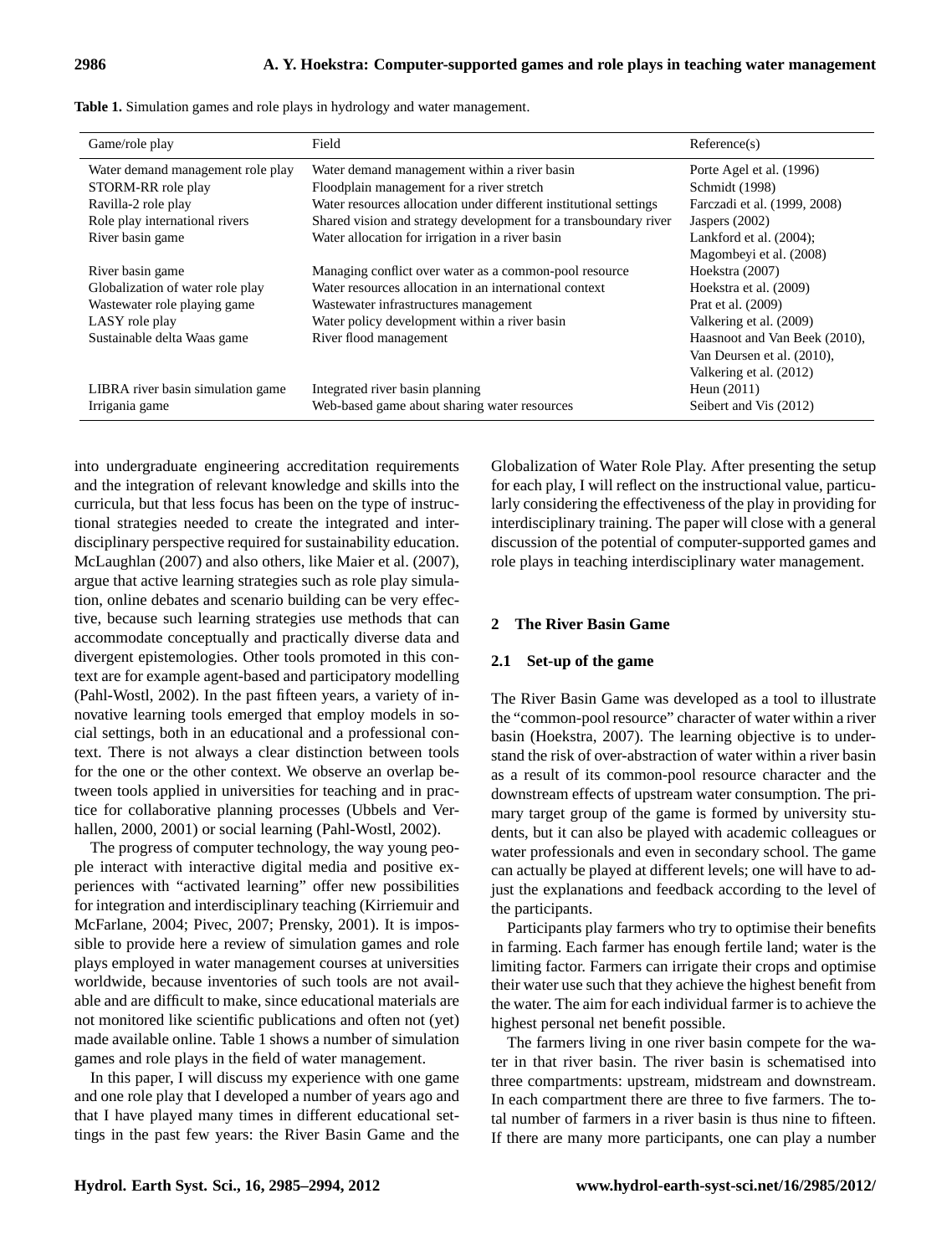of parallel games, representing independent river basins. At the start of the game, the participants negotiate who is going to play an upstream, midstream or downstream farmer. The clear advantage of upstream is that the farmer is "first in use". However, the downstream advantage is that there is naturally more water.

The game consists of eight rounds, each one corresponding to one meteorological year. Playing one round will ideally take about fifteen minutes: ten minutes for deciding on the size of water abstraction and five minutes for feedback from the facilitator.

What an individual farmer will earn depends upon his decision on how much water he abstracts for irrigating his fields, and upon the decisions that others in the basin make. In particular, farmers need to be concerned about the total water footprint of crop production in the basin, because it may affect the hydrology of the basin and thus the availability of water and the costs of water abstraction. The water footprint of farming is defined as the volume of irrigation water that evaporates during crop production or is incorporated into the crop. In the game it is assumed that all water abstracted is evaporated or incorporated into the crop and thus lost for the basin. The total water footprint in each compartment depends on how much the farmers in that compartment abstract. If the water footprint in a compartment increases, water will become scarcer and the costs of abstraction will increase. In addition, the water footprint in the upper compartments will reduce the water availability downstream and thus increase downstream costs of abstraction.

In each round, each farmer makes a decision on how many water units he abstracts for irrigating his fields. Water abstraction by individual farmers will be strictly anonymous, known only to farmers themselves and the facilitator. In each round, the gross benefit of a farmer will depend on the number of water units abstracted (A) by that farmer and the benefit per unit  $(B<sub>unit</sub>)$ . The benefit per unit of water is equal throughout the game: 50 Euro per unit of water. The total cost of water abstraction for a farmer will be equal to the number of water units abstracted  $(A)$  times the average cost of each unit ( $C<sub>unit</sub>$ ). In each round n, the net benefit ( $B<sub>net</sub>$ ) that a farmer obtains from the number of water units abstracted will be equal to the difference between the gross benefit and the cost in that round:

$$
B_{\text{net}}[n] = A[n] \times (B_{\text{unit}} - C_{\text{unit}}[n]). \tag{1}
$$

The average unit cost will increase when the farmers in a compartment abstract more units. The first unit abstracted within a compartment in the first round will cost 1 Euro. The second unit abstracted in the same compartment will cost 2 Euro. The third unit will cost 3 Euro, and so on. Each additional water unit will thus cost 1 Euro more than the previous water unit abstracted. For example, suppose that in round 1 the farmers in one compartment together abstract 100 units. The total cost of all the units abstracted will equal:  $1 + 2 + 3 + ... + 100 = 5050$  Euro. The average unit cost will

be  $5050/100 = 50.5$  Euro. It can easily be seen that the average unit cost will always be half way between the cost of the first unit abstracted and the cost of the last unit abstracted. The average unit cost does not only depend on how much water one particular farmer uses, but also on how much the other farmers within the same compartment use. The facilitator will provide the farmers with the actual average unit cost at the end of each round. Only in round 1 does the first water unit cost 1 Euro. In round 2, the cost of the first unit can be higher if in the round before depletion has taken place. The rule is: if the water storage in a compartment has been depleted by x water units (compared to the initial water storage in the first year), the cost of the first water unit in a next round is  $1 + x$  Euro. For each compartment, the cost of the first water unit in round *n* ( $C_{\text{unit,i}}[n]$ ) is thus 1 Euro plus the difference between the initial water storage in year  $n(S_i[n])$ and the initial water storage in year 1  $(S_i[1])$ .

$$
C_{\text{unit},i}[n] = 1 + S_i[n] - S_i[1]. \tag{2}
$$

Since individuals cannot know the depletion rate, the facilitator will provide the farmers with information about the cost of the first water unit at the start of each new round. Each farmer has an individual record sheet. During the game, each farmer will have to fill in one row for each round. Per row, the farmer fills in the number of units abstracted in that round, the gross benefit in that round, the total cost and net benefit. The latter three can be calculated by the farmer based on the number of water units abstracted, gross benefit per unit abstracted and average unit cost. Per round, each farmer writes the number of water units abstracted on another small decision card for that round and hands that in to the game facilitator. At the end of each round, the facilitator gives feedback on the total net benefit in a basin in the past round, the average cost of one unit of water in the past round (per compartment) and the cost of the first unit of water for the next round (again per compartment).

Figure 1 shows how the river basin is schematised into three spatial compartments. Incoming and outgoing water flows are represented by arrows. The water balance of a compartment over one year (one round  $n$ ) looks as follows:

$$
\Delta S[n] = P_{\text{net}}[n] + Q_{\text{in}}[n] - Q_{\text{out}}[n] - \Sigma A[n],\tag{3}
$$

in which  $\Delta S$  is the change of water storage in the compartment,  $P_{\text{net}}$  is net precipitation,  $Q_{\text{in}}$  the inflow from upstream,  $Q_{\text{out}}$  the outflow and  $\Sigma A$  the total of water abstractions from the different farmers within the compartment. The outflow from a compartment in year  $n$  depends on the initial water storage in that year  $(S_i)$ , that is, the water storage at the start of the year) and the so-called "lag time"  $k$  of the compartment:

$$
Q_{\text{out}}[n] = S_i[n]/k. \tag{4}
$$

The value of  $k$  is 1.25 yr for all three compartments. If, for example, the water storage in a compartment is 50 units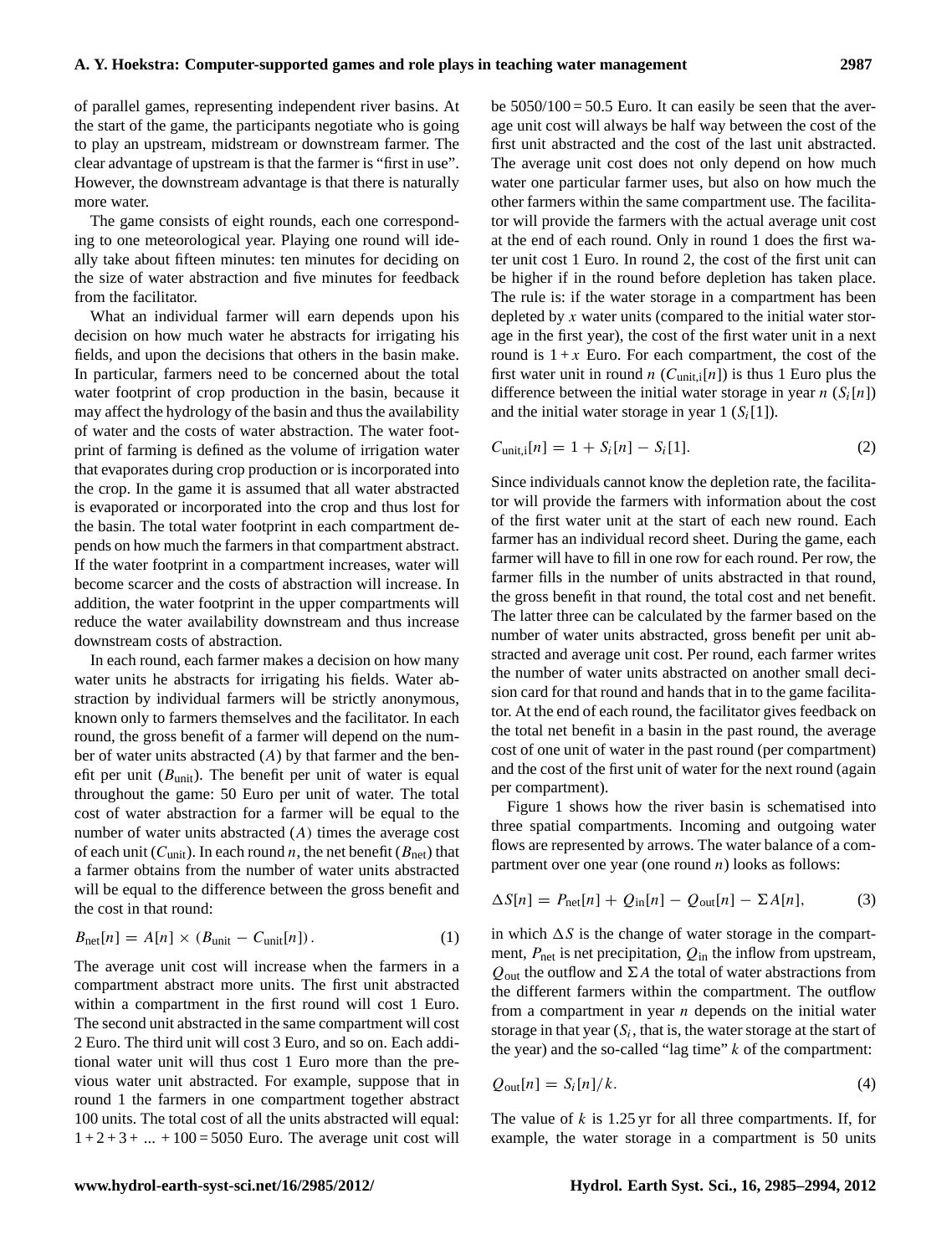|  | <b>Table 2.</b> Variables in the River Basin Game with their values for year 1. |  |  |  |  |  |  |  |  |  |  |
|--|---------------------------------------------------------------------------------|--|--|--|--|--|--|--|--|--|--|
|--|---------------------------------------------------------------------------------|--|--|--|--|--|--|--|--|--|--|

| Variable              | Symbol           | Unit             | Upstream | Midstream | Downstream |
|-----------------------|------------------|------------------|----------|-----------|------------|
| Initial water storage | S.               | water units      | 50       |           | 100        |
| Outflow               | $Q_{\text{out}}$ | water units/year | 40       | 60        | 80         |
| Net precipitation     | $P_{\text{net}}$ | water units/year | 40       | 20        | 20         |
| Inflow from upstream  | $Q_{\rm in}$     | water units/year |          | 40        | 60         |
| Water abstraction     |                  | water units/year |          |           | റ          |



**Fig. 1.** The river basin schematisation in the River Basin Game.

at the start of a year, the outflow in that year will be  $50/1.25 = 40$  units. Table 2 shows all relevant data for round 1. In the past, water abstractions in the basin were zero, so that in the initial situation the outflow of each compartment is equal to the net precipitation plus inflow from upstream. The net precipitation will remain constant in each round, but the other variables will change if farmers start abstracting water for irrigation.

#### **2.2 Experiences with the game**

**Figure 12** Close Play **Example State Player Role Player** Role Player Role Player Role Player Role Player Role Player Role Player Role Player Role Player Role Player Role Player Role Player Role Player Role Player Role Pla In the period 2007–2011, I played the River Basin Game about fifteen times, mostly in classroom settings with MSc students. The game is also freely available online (at [www.](www.waterfootprint.org) ers, but I have not monitored that. The game is generally rated as the best component in my courses. Many of my former students remember me most in particular because of the games we played in classes. It seems to be the intense experience that makes students remember the game. During the game, students generally get quite animated, because some try to convince others about certain "best" abstraction volumes, others try to cheat despite certain agreements about abstraction limits, and yet others focus on setting up

a reasonable negotiation process. Sometimes creative solutions are found, like farmers quitting altogether (to seek their fortunes in the big city). A more regular solution arrived at by students is to agree on a maximum abstraction volume per farmer (generally agreed per compartment, not over the river basin as a whole), but coming to agreements about enforcement of the agreement appears to be always hard and generally does not happen. As an alternative to regulation through setting a maximum abstraction level, students sometimes create economic incentives like an abstraction tax. Incidentally, it happens that a student computes the "best" solution per compartment and tries to put that finding into negotiations, but most common is that students find a reasonable abstraction rate after a few rounds by bitter experience.

After finalizing the last round, time is generally taken to reflect on the game and make an inventory among participants of lessons learned. Even though participants are often already aware of the risks of overexploitation of a commonpool resource and about the problem of downstream effects of upstream abstractions, it never happens that participants manage to exploit the water for optimal benefit during the first few rounds. They will always overexploit first. It often happens that even in the last round no sustainable equilibrium is found, due to misunderstanding with some and intentional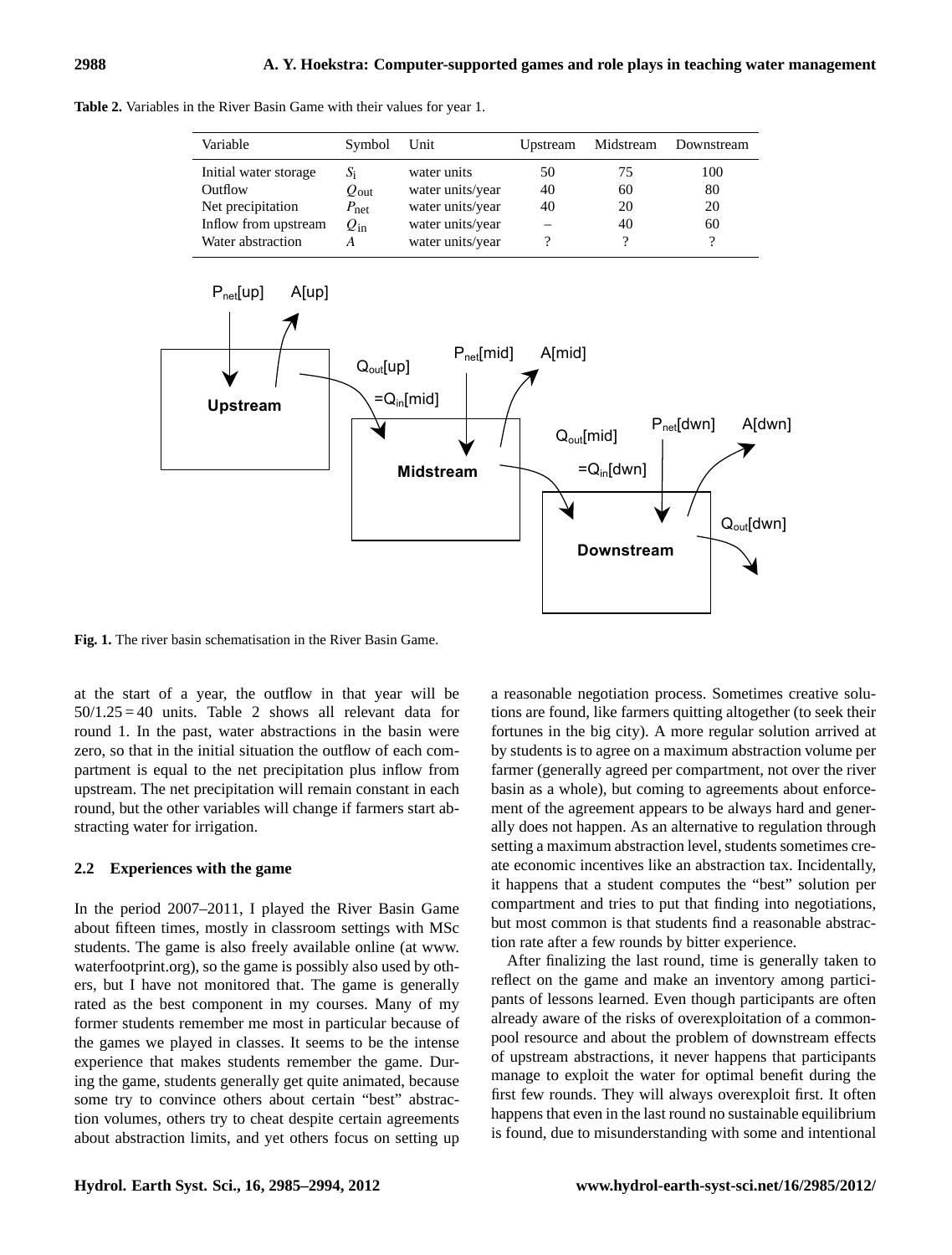free-rider behaviour by others. The most essential lesson learned from this game is that the risk of over-abstractions in a river basin can be rationally understood given the complexity of the system, the conflict between individual and group optimums and the difficulty in achieving good cooperation.

In the introduction, the participants receive sufficient information to compute the optimal group benefit. If participants would (a) carefully study the case, (b) understand the basic hydrology and economics that underlies the game, (c) have some basic mathematical skills and (d) be able to come to an agreement amongst each other about fair and efficient water sharing, they could perform well from the first round on. However, it always appears that at least one of the conditions is not met, mostly none of them. Even though both the hydrology and economics applied in the game are very simple – students have generally learned this in earlier courses – it appears difficult to comprehend lessons from different disciplines in a "real-world" setting. The basic hydrologic knowledge required in this game is understanding how one can compute water storage change in a number of time steps based on a water balance. It would further be useful that one understands the principle of a "linear reservoir" (a reservoir whereby outflow linearly depends on storage, see Eq. 4). The basic economic knowledge required is understanding marginal cost and benefit curves. Some mathematical skills would be required if somebody would really like to compute what is "best". However, for actually playing the game it is not necessary to compute at all, so mathematical knowledge is hardly required.

What is interesting in this game is that learning will always happen. Even if participants consistently fail to understand the underlying hydrology and economics, have no clue at all how one could ever make useful computations and if they would not succeed in making cooperative agreements, they will still learn by trial and error. The basic lesson – the risk of over-abstraction – will always come through. The ambition, however, is of course that students deepen their understanding beyond that. The game appears to invite students to try to better understand what really happens in the system they are dealing with and to be creative in finding cooperative solutions. By providing feedback after each round and more extensive discussion after the last round, a number of learning points generally evolve. The basic lesson is the risk of "the tragedy of the commons":

- **–** Within one river basin compartment, water can be regarded as a "common-pool resource", which means that the farmers in that compartment have equal access to the water in that compartment and that additional water use by one is at the cost of the group as a whole.
- **–** Within one river basin compartment:  $\Sigma$ (individual op $tima) \neq group$  optimum.
- **–** At all times there is the risk of one or more free riders.

**–** Cooperation does not easily establish itself, although this is  $-$  in the end  $-$  in the interest of all.

More specifically, participants learn about the tragedy of the commons in a dynamic system:

- **–** There is a tendency to go for short-term benefits, at the cost of long-term benefits.
- **–** Due to the dependency of one year on the previous year:  $\Sigma$ (year optima)  $\neq$  optimum over period of years.
- **–** It is difficult to recover from poverty and environmental degradation, because environmental restoration (e.g. recovering of the groundwater table) requires temporarily strongly reduced use while the poverty conditions do not allow for that.
- **–** Assessing what is the optimum becomes more difficult if not only dependency between years does exist but also differences between years (e.g. variability in annual rainfall).

In addition, lessons emerge from the upstream–downstream setting:

- **–** The upstream users have the advantage of having the first opportunity to use the water.
- **–** The upstream water footprint subtracts from downstream water availability, but upstream users do not account for that in their decisions about water use.
- $\overline{\phantom{a}}$   $\geq$  6 (compartment optima)  $\neq$  river basin optimum.

General lessons from the game are further:

- **–** Full knowledge of the natural system is insufficient to solve the problem. The problem is not only about resource scarcity, but also about how to come to forms of cooperation (institutional arrangements) that improve group performance.
- **–** Full knowledge is unachievable, making decisions and cooperation even more difficult.
- **–** Creative solutions are possible, but farmers must (1) find them, (2) get everybody committed, and (3) agree on enforcement mechanisms.

Among the many alternative possible cooperative arrangements, students often arrive at the following sorts of solutions:

- **–** Create a forum for sharing information. Agree on making abstractions publicly known.
- **–** Agree on a maximum abstraction per compartment and share the total volume among the farmers within the compartment. Agree on an enforcement mechanism.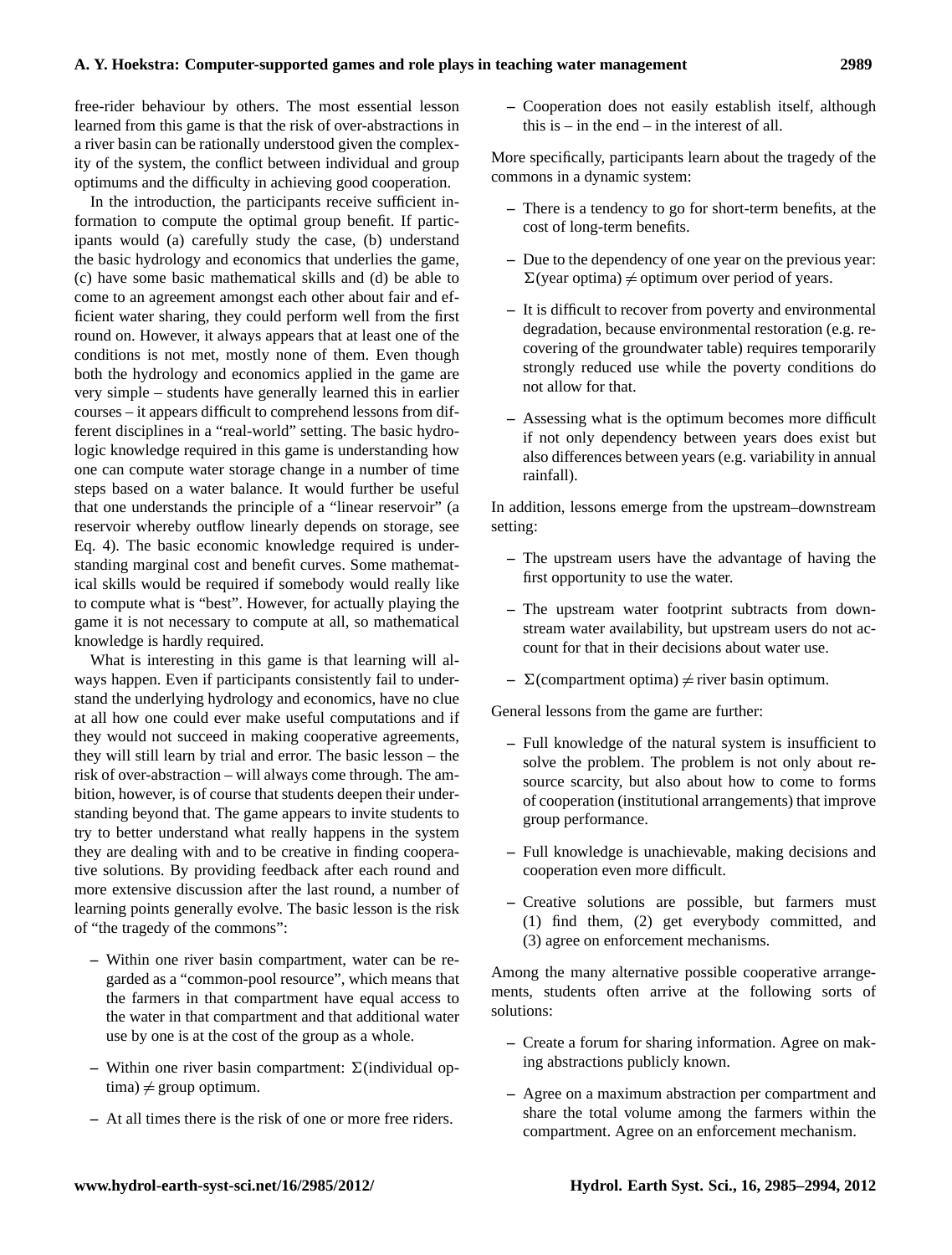|                    | Country A | Country B     | Country C         | Country D         |
|--------------------|-----------|---------------|-------------------|-------------------|
| Climate            | Temperate | Mediterranean | (Sub)tropical wet | (Sub)tropical dry |
| Development status | Developed | Developed     | Developing        | Developing        |
| Water endowment    | Humid     | Semi-arid     | Humid             | Semi-arid         |
| Water productivity | High      | Very high     | Very low          | Low               |

**Table 3.** The four countries in the Globalization of Water Role Play.

- **–** Internalise externalities: let the upstream farmers cover the additional costs incurred by the downstream farmers as a result of upstream water abstractions.
- **–** Agree on the leave of some of the farmers (there seems to be little place for all of them) and pay them a few years so they can develop other work ...

The interesting thing of the game is that participants learn about the importance of combining knowledge of the physical and economic system with understanding social interactions. On the one hand, they discover the natural dynamics of water flow in a river basin (water balance, runoff and delay) and get to understand how a growing water footprint contributes to water scarcity and rising costs. On the other hand, they get acquainted with free-rider behaviour when depending on a common-pool resource; experience social dynamics around common-pool resource use; and learn about incentives and barriers to cooperation.

## **3 The Globalization of Water Role Play**

## **3.1 Set-up of the role play**

The Globalization of Water Role Play has been developed by a team of the University of Twente, the Netherlands, in a project commissioned by the World Bank Institute (Hoekstra et al., 2009). The game can be obtained for free through the Water Footprint Network [\(www.waterfootprint.org\)](www.waterfootprint.org). The theoretical basis for the role play was formed by the book *Globalization of Water* (Hoekstra and Chapagain, 2008). The role play can be used as an introduction to or illustration of the theory treated in that book, but can be played as a standalone learning tool as well.

The aim of the role play is to convey the message that wise water resources management is not simply a national matter, but to be understood in a global context. Global water use efficiency can be increased through wise trade in water-intensive commodities. The result of trade, however, is that national water footprints are externalized (contributing to increased water scarcity elsewhere) and that water becomes a geopolitical factor (through international resource dependencies).

The setting is a world with four countries. The countries fundamentally differ in terms of climate, development, water availability and water productivity (Table 3). The ideal number of participants is twelve persons – three persons per country. When there are more than twelve people, one can run multiple versions of the role play at different tables. There are three roles per country: a Head of State, who coordinates decisions and focusses on the national economy; a Minister of Environment and Agriculture, responsible for allocating water in a sustainable manner; and a Minister of Trade and Foreign Affairs, responsible for negotiating trade with other countries and keeping relations with other countries. The economy consists of five sectors: food grains; vegetables and fruits; meat and dairy; cotton; and bio-energy.

The role play is played in up to six rounds. Each round corresponds to one year. Playing one round will take about 30 min: 20 min for making decisions on water allocation, production, trade and consumption in that round and 10 min for feedback from the facilitator.

In each country, the government tries to increase the national development level, which is reflected by six development indicators: food supply (supply of grains, vegetables and fruits, meat and dairy); welfare (weighted supply of food, cotton and bio-energy); extent of meeting environmental water needs; size of national water footprint; amount of national water saving through international trade; and dependency on foreign water resources. All indicators are clearly defined (Table 4), such that participants can monitor the status of the indicators based on the available information and their own decisions.

In each round, each national government needs to make the following decisions: (1) allocate the available green water resources (rainwater) and blue water resources (ground/surface water flows) over the five sectors of economy and the environment; (2) decide, per sector, how the produced commodities are distributed over consumption and export; and (3) exchange the exports for other commodities from other countries. Imported commodities are used for consumption. Commodities can be internationally traded through barter. The price of commodities in terms of another commodity is to be negotiated between the trading countries.

At the start of the role play, each participant receives a handout with a short background and an explanation of the role play. The participants also receive, per country, details on available green and blue water resources (in  $m^3$  yr<sup>-1</sup>), environmental water needs (which fractions of the green and blue water resources are ideally be reserved for nature), and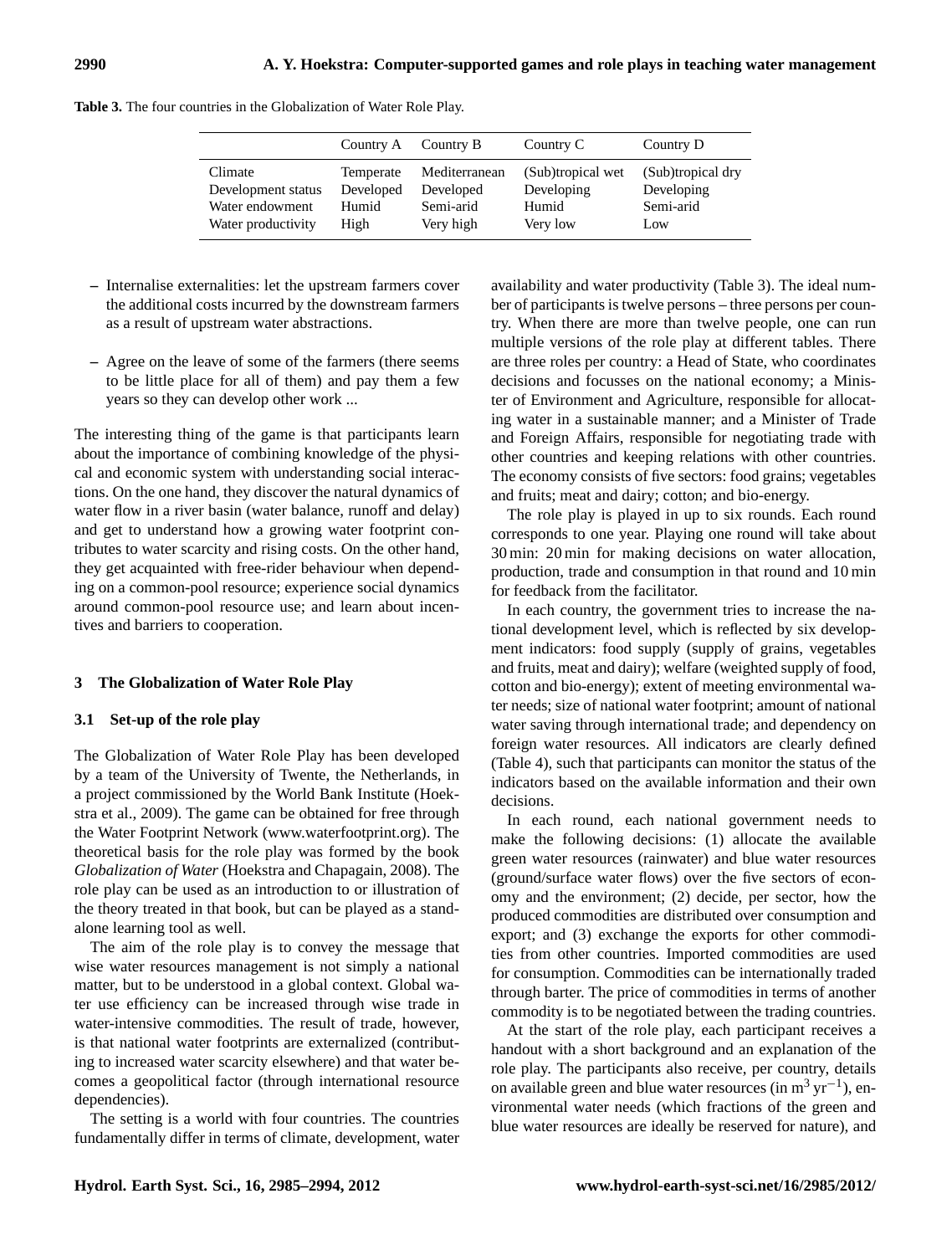| Category                | Indicator                                                           | Unit                                                                                                | Calculation                                                                                                                                        |
|-------------------------|---------------------------------------------------------------------|-----------------------------------------------------------------------------------------------------|----------------------------------------------------------------------------------------------------------------------------------------------------|
| Food supply             | Grain supply<br>Vegetable and fruit supply<br>Meat and dairy supply | $\text{kg yr}^{-1} \text{cap}^{-1}$<br>$\text{kg yr}^{-1} \text{cap}^{-1}$<br>$kg yr^{-1} cap^{-1}$ | $C_1$ = Production + Import – Export<br>$C_2$ = Production + Import – Export<br>$C_3$ = Production + Import – Export                               |
| Economic<br>development | Welfare<br>- Food supply indicator                                  |                                                                                                     | $W = 1/3 \times [F + C + B]$<br>$F = 1/3 \times \text{[MIN (1, C_1 / C_{1,ref}) + MIN (1, C_2 / C_{2,ref})}$<br>+MIN $(1, C_3 / C_{3,\text{ref}})$ |
|                         | - Cotton supply indicator<br>- Bio-energy supply indicator          |                                                                                                     | $C = C_4 / C_{4,\text{ref}}$<br>$B=C_5/C_{5,\text{ref}}$                                                                                           |
| Environment             | Meeting environmental flow<br>requirements                          | $\%$                                                                                                | $EF = 100 \times$ (Water endowment – Water<br>footprint of production)/Environmental flow requirement                                              |
| Water<br>footprint      | Green water footprint                                               | $\rm m^3 \, yr^{-1} \, cap^{-1}$                                                                    | $WF_g = Water$ use behind consumed commodities that were<br>made with green water                                                                  |
|                         | Blue water footprint                                                | $\rm m^3 \, yr^{-1} \, cap^{-1}$                                                                    | $WF_b$ = Water use behind consumed commodities that were<br>made with blue water                                                                   |
|                         | Water footprint as % of average<br>global water availability        | $\%$                                                                                                | Share = $100 \times$ Total water footprint per capita/Global water<br>availability per capita                                                      |
| Water saving            | National green water saving                                         | $m^3 yr^{-1} cap^{-1}$                                                                              | $S_g$ = Net import of commodities produced with green water/<br>green water productivities                                                         |
|                         | National blue water saving                                          | $\rm m^3 \, yr^{-1} \, cap^{-1}$                                                                    | $S_b$ = Net import of commodities produced with blue water/<br>blue water productivities                                                           |
| Dependency              | Dependency on foreign resources                                     | %                                                                                                   | $D = 100 \times$ External water footprint/Total water footprint                                                                                    |

**Table 4.** Development indicators in the Globalization of Water Role Play.

 $C_x$  = consumption of commodity x;  $C_{x,ref}$  = reference consumption (specific numbers provided).

Commodities:  $1 =$  food grains;  $2 =$  vegetables and fruits;  $3 =$  meat and dairy;  $4 =$  cotton;  $5 =$  bio-energy.

green and blue water productivities ( $\text{kg m}^{-3}$ ) for the five sectors of economy: food grains, vegetables and fruits, meat and dairy, cotton, and energy crops.

Each country has its own game board (Fig. 2). Each round, the participants start with putting the amount of available green and blue water resources on the proper fields in the upper part of the board. Hereto they use small cards representing certain amounts of "water units". Next, they allocate the available green and blue water by moving the water units down to the various sectors of economy and the environment. Per economic sector, the green and blue water resources allocated will produce a certain amount of commodity, depending on the water productivities. The participants exchange the "water units" for "commodity units". Per economic sector, the commodity units obtained can be used for consumption or export to other countries. The Minister of Trade and Foreign Affairs can exchange the commodities for export for other commodities from another country. Final consumption depends on the commodities produced domestically plus the imported commodities obtained through barter trade. At the end of a round, participants remove all commodities from the consumption field and start all over again.

Per country, one of the participants is asigned to record, for each round, the water allocation decisions, the amounts of commodities produced, the amounts traded and the final amounts consumed. At the end of each round, this person hands over the filled record sheet to the facilitator, who will feed the record into a computer model in Excel that calculates the status of the six development indicators. At the end of each round, the facilitator gives feedback to all countries – in the form of a World Development Report and a brief presentation – on the development status in each country.

#### **3.2 Experiences with the role play**

In the period 2009–2011, the role play was played, facilitated by me or one of my team, fifteen times, in both professional and academic settings, in different countries (Netherlands, US, China, Brazil, the United Arab Emirates). In most of the cases, the group of participants was highly diverse, originating from various continents. In addition, fifteen (free) user licenses were provided to other organisations (mostly universities) around the world; whether they actually played the role play and how often, has not been monitored.

Most of the time, the role play has been played as part of a larger course. Invariably, the role play is rated by participants among the best parts of the course. Typical feedback is "I liked the role play most", "that was really fun", and "very instructive". Playing the role play takes four hours, so one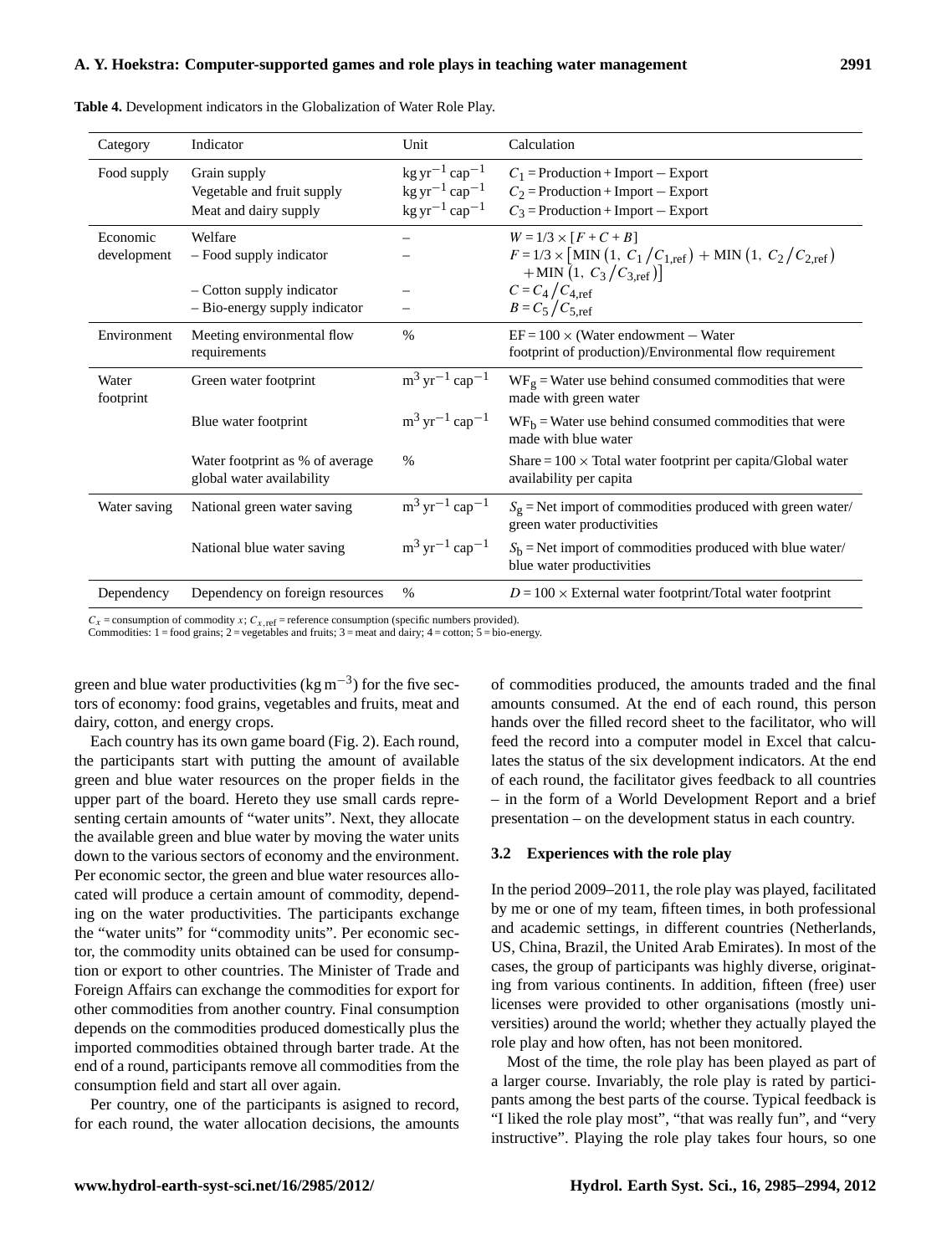

**Fig. 2.** Playing the Globalization of Water Role Play. **Fig. 2.** Playing the Globalization of Water Role Play.

may wonder whether not the same or more learning effect can be achieved through four hours lecturing. In my experience, in four hours lecturing, more topics can be presented than what is covered by the scope of the role play. However, the question is, of course, what people will remember better. Without question, the role play stays in the memories of participants more than a series of lectures. Besides, and this is probably most important, the role play inevitably offers the material in an integrated setting, in which cognitive understanding, social interaction, uncertainties and different worldviews all come together. Participants experience that "doing well" in the play depends more on understanding the complexity and coherence of the whole than on understanding single elements in the play, and that good cooperation and acting strategically is more important than being able to compute the "best solution".

Once we played the role play in China, with most participants coming from China itself. More than other times, the participants focused on trying to compute what would be the best water resources allocation. At the end of the play, one participant said that he had highly appreciated the play, but that it would have been better if they had had more prior knowledge (we played the role play at the very start of a course), because it would have enabled him to play "better". The experience in China shows the relative emphasis in Chinese education on cognition and analytics. Of course, the success of the role play in terms of learning does not depend on how "well" the role play is being played. Learning goes through making errors. Indeed, in the Chinese case, but also in the other cases in which we played the role play, the importance of strategy and communication is increasingly recognised in the course of the play. A best solution does not exist in the role play because different development indicators will always be weighed differently by the various players. Playing is thus not a matter of optimisation, as some players often initially see the challenge.

In the reflection session after the last round, we always reflect on the lessons learned. These generally classify into

it more complex and deviate the attention of the participants two categories: lessons about how the "system" works (the play characteristics) and lessons about social interaction and strategy. I usually ask also how realistic participants find the play and what elements are unrealistic. In my experience, a game or role play is most successful if it incorporates a selected number of parameters and mechanisms, namely those parameters and mechanisms that you want the participants to get experience with. As a result, any game or role play excludes a lot of factors that are relevant in reality as well. In the Globalization of Water Role Play, water is the only production factor, which is not realistic. However, it makes participants focus on the relevance of this production factor and observe its significance in enlarged form. Further, the role play has fixed productivities in time, while they can improve over time in reality. In addition, every round (each year), countries will have the same water endowment as the other years, while in reality there is climate variability. All such parameters can easily be brought into the game, but that would make from the main intended learning points of this role play, and possibly even obscure them.

In the reflection session, participants will generally list most of the lessons that through its setup are built into the play: international trade in water-intensive products gives a global dimension to water as a resource; countries can profit from trade if they use their comparative advantage in producing specific commodities; smart trade will result in national water savings and reduce the total water footprint of a country; through trade, countries will have an external water footprint and become dependent on other countries; there is a tension between self-sufficiency and efficiency; there is a conflict between the different water-demanding sectors and between water for production versus water for nature; water productivities vary across sectors; blue water productivities are generally higher than green water productivities; and international cooperation can be to the benefit of all.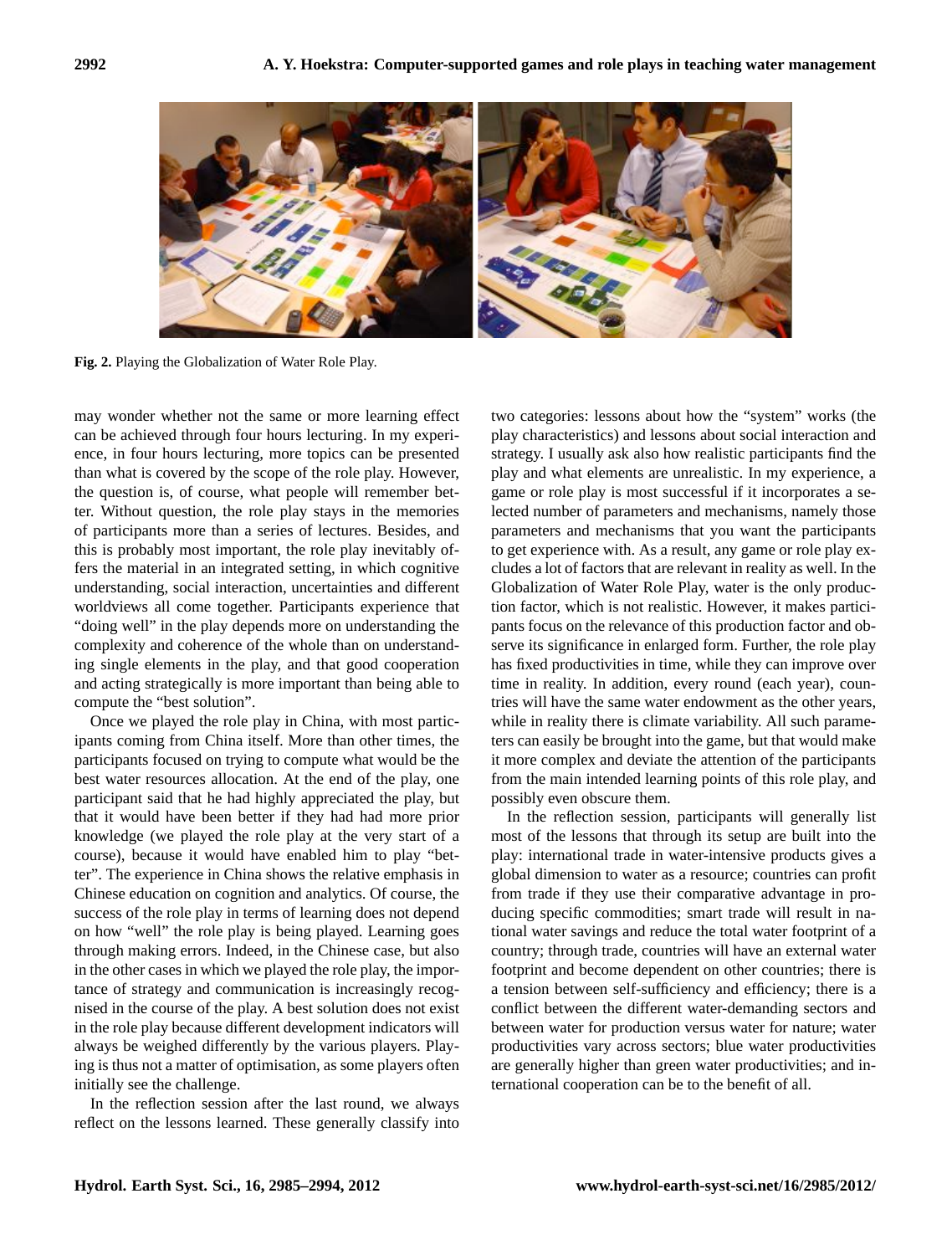#### **4 Discussion and conclusion**

In both examples given in the previous two sections, the plays offer "a system" to be dealt with. The challenge lies both in understanding the system and in the formulation of good strategies of action. In both cases, the system is a simplified representation of reality, whereby the system variables and mechanisms have been selected according to the learning goals of the play. The two plays show that participants learn through experience. Usually, participants initially focus on trying to understand the system; only in later stages of the play they recognise that social interaction and cooperation are as important to arrive at desired outcomes. An important lesson, particularly for engineers and economists playing the games, is that thinking in terms of the "best" solution is not very helpful, partly because of the uncertainties among participants about the working of the system, but more importantly because of the different values and perspectives of the participants.

Good experience with two plays in teaching students and professionals in the field of water management is not a proof of the effectiveness of plays in general. Measuring the effectiveness of different didactic methods is not an easy task. Research on this topic suggests that the effectiveness of active learning methods compared to traditional lectures depends on a range of factors, including contextual factors and student characteristics (Struyven et al., 2011). In other words, the effectiveness of active learning tools like games and role plays cannot be measured as a function of the properties of the tools alone. In my experience with the River Basin Game and the Globalization of Water Role Play, the way the facilitator employs the tools and the way in which play sessions are embedded in a broader course, critically matter. However, I have not undertaken research into this specific question. In my personal experience, and based on the evaluations of students, I maintain that games and role plays are promising didactic tools offering interdisciplinary teaching in the field of water management. In my experience, these tools are not to be seen as replacements for lectures, but rather as enrichment to lectures.

*Acknowledgements.* I thank Mesfin Mekonnen and Winnie Gerbens-Leenes, both at the University of Twente, Enschede, the Netherlands, for their contribution in developing the Globalization of Water Role Play. I thank the World Bank Institute, Washington DC, USA, for funding the development of the role play and Mei Xie for her valuable suggestions in the development process.

Edited by: J. Seibert

#### **References**

- Blöschl, G., Carr, G., Bucher, C., Farnleitner, A. H., Rechberger, H., Wagner, W., and Zessner, M.: Promoting interdisciplinary education – the Vienna Doctoral Programme on Water Resource Systems, Hydrol. Earth Syst. Sci., 16, 457–472, [doi:10.5194/hess-](http://dx.doi.org/10.5194/hess-16-457-2012)[16-457-2012,](http://dx.doi.org/10.5194/hess-16-457-2012) 2012.
- Farczadi, L., De Groen, M. M., and Heun, J. C.: Ravilla-2: Water resources management roleplay, IHE Delft, Delft, The Netherlands, 1999.
- Farczadi, L., De Groen, M. M., and Heun, J. C.: Ravilla: Simulation of water resources management under alternative institutional settings, UNESCO-IHE, Delft, The Netherlands, 2008.
- Haasnoot, M. and Van Beek, E.: Sustainable Delta: a serious game for exploring pathways, R & D Highlights 2010, Deltares, Delft, The Netherlands, 24–25, 2010.
- Heun, J. C.: LIBRA simulation of integrated river basin planning, UNESCO-IHE, Delft, The Netherlands, 2011.
- Hoekstra, A. Y.: River basin game, available at: [www.](www.waterfootprint.org/?page=files/Riverbasingame) [waterfootprint.org/?page=files/Riverbasingame,](www.waterfootprint.org/?page=files/Riverbasingame) last access: 11 July 2012, University of Twente, Enschede, The Netherlands, 2007.
- Hoekstra, A. Y. and Chapagain, A. K. : Globalization of water: Sharing the planet's freshwater resources, Blackwell Publishing, Oxford, UK, 2008.
- Hoekstra, A. Y., Mekonnen, M. M., and Gerbens-Leenes, P. W.: Role play on globalization of water management: Interactive learning about water footprint and virtual water trade, available at: [www.waterfootprint.org/?page=files/RolePlay,](www.waterfootprint.org/?page=files/RolePlay) last access: 11 July 2012, University of Twente, Enschede, The Netherlands/World Bank Institute, Washington, DC, USA, 2009.
- Hufschmidt, M. M.: The role of universities in water resources education: The social sciences, Water Resour. Res., 3, 3–9, 1967.
- Jaspers, F.: Roleplay international rivers: Shared vision and strategy development, IHE Delft, Delft, The Netherlands, 2000.
- Kirriemuir, J. and McFarlane, A.: Literature review in games and learning, Report 8, Futurelab Series, Bristol, UK, 2004.
- Lankford, B., Sokile, C. S., Yawson, D., and Lévite, H.: The river basin game: A water dialogue tool, Working Paper 75, International Water Management Institute, Colombo, Sri Lanka, 2004.
- Magombeyi, M. S., Rollin, D., and Lankford, B.: The river basin game as a tool for collective water management at community level in South Africa, Phys. Chem. Earth, 33, 873–880, 2008.
- Maier, H. R., Baron, J., and McLaughlan, R. G.: Using online roleplay simulations for teaching sustainability principles to engineering students, Int. J. Eng. Educ., 23, 1162–1171, 2007.
- McLaughlan, R. G.: Instructional strategies to educate for sustainability in technology assessment, Int. J. Eng. Educ., 23, 201–208, 2007.
- Pahl-Wostl, C.: Towards sustainability in the water sector The importance of human actors and processes of social learning, Aquat. Sci., 64, 394–411, 2002.
- Pivec, M.: Play and learn: Potentials of game-based learning, British J. Educ. Technol., 38, 387–393, 2007.
- Porte Agel, F. F., Heun, J. C., and Savenije, H. H. G.: Water demand management – Roleplay: trainers' manual, IHE Delft, Delft, The Netherlands, 1996.